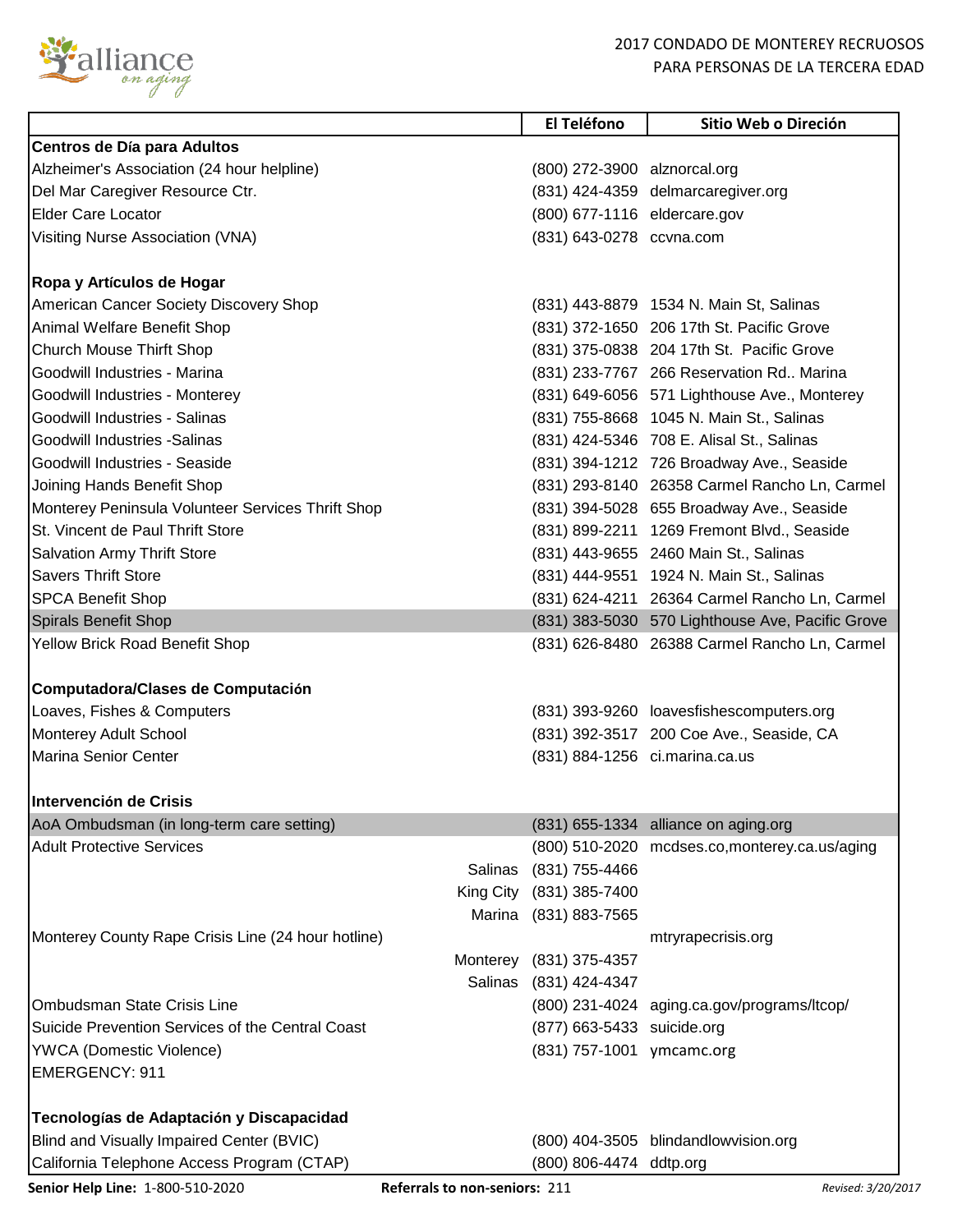

|                                                                       | El Teléfono                           | Sitio Web o Direción                             |
|-----------------------------------------------------------------------|---------------------------------------|--------------------------------------------------|
| Tecnologías de Adaptación y Discapacidad, cont.                       |                                       |                                                  |
| Central Coast Center for Independent Living (CCCIL)                   | (831) 757-2968 cccil.org              |                                                  |
| Deaf and Hard of Hearing Center (DHHSC)                               | (831) 753-6540 dhhsc.org              |                                                  |
| <b>Valley Hearing Center</b>                                          |                                       | (831) 422-4427 920 Park Row, Salinas             |
|                                                                       |                                       |                                                  |
| <b>Empleo</b>                                                         |                                       |                                                  |
| <b>Goodwill Central Coast</b>                                         | (831) 287-2350 ccgoodwill.org         |                                                  |
| One Stop Career Center                                                |                                       | onestopmonterey.org                              |
|                                                                       | Salinas (831) 755-4432                |                                                  |
|                                                                       | Seaside (831) 899-8250                |                                                  |
|                                                                       | King City (831) 386-6801              |                                                  |
|                                                                       |                                       |                                                  |
| Alfabetización y Asistencia Financiera                                |                                       |                                                  |
| AoA Benefits Check-up                                                 |                                       | (831) 655-1334 allianceonaging.org               |
| <b>AoA Tax Counseling Program</b>                                     |                                       | (831) 655-1334 allianceonaging.org               |
| <b>Central Coast Energy Services</b>                                  |                                       | (888) 728-3637 energyservices.org                |
| Catholic Charities (rent, food, utility assistance)                   |                                       | (831) 393-3110 dioceseofmonterey.org             |
| <b>Consumer Credit Counseling Services</b>                            |                                       | (800) 431-8157 credit.org/cccs/                  |
| Hands to Help Seniors                                                 | (831) 204-0402 h2hs.org               |                                                  |
| Monterey County Department of Social Services (Cash Aid)              |                                       | (866) 323-1953 mcdss.con.monterey.ca.us          |
|                                                                       | (877) 410-8823                        |                                                  |
| <b>Senior Resources</b>                                               |                                       | (831) 424-0911 Imedina@jtm_esc.org               |
| Salvation Army                                                        |                                       | tsamonterey.com                                  |
| Salinas                                                               | (831) 443-9655                        |                                                  |
|                                                                       | Sand City (831) 899-4911              |                                                  |
|                                                                       |                                       |                                                  |
| Alimentos y Comidas Entregadas al Hogar                               |                                       |                                                  |
| AoA Food Pantry List (available upon request)                         |                                       | (831) 655-1334 allianceonaging.org               |
| Episocopal Senior Communities (wholesale produce markets)             |                                       | (831) 424-0311 egray@jtm-esc.org                 |
| Food Bank of Monterey County                                          |                                       | (831) 758-1523 food4hungry.org                   |
| Meals on Wheels of the Monterey Peninsula                             | (831) 375-4454 mowmp.org              |                                                  |
| Meals on Wheels of the Salinas Valley                                 |                                       | (831) 758-6325 mealsonwheelsofsalinas.org        |
| Monterey County Social & Employment Services - CalFresh (Food Stamps) |                                       | (866) 323-1953 co.monterey.ca.us/departments.htm |
|                                                                       |                                       |                                                  |
| Gobierno                                                              |                                       |                                                  |
| California Department of Consumer Affairs                             | (800) 952-5210 dca.ca.gov             |                                                  |
| California Department of Public Health                                | (916) 558-1784 cdph.gov               |                                                  |
| Department of Health and Human Services                               |                                       |                                                  |
| U.S. (San Francisco Office) (415) 437-8090 hhs.gov                    |                                       |                                                  |
|                                                                       | California (916) 654-3454 chhs.ca.gov |                                                  |
| Monterey Department of Public Health                                  | (831) 755-4500 mtyhd.org              |                                                  |
| Social Security Administation (SSA)                                   |                                       | (877) 600-2857 ssa.gov/reach.htm                 |
| Social Security Administation - Field Office (questions/start claim)  |                                       | (800) 772-1213 928 E. Blanco Rd., Salinas        |
|                                                                       |                                       |                                                  |
| Servicios de Salud Mental/Apoyo Emocional                             |                                       |                                                  |
| AoA Senior Peer Counseling                                            |                                       | (831) 655-1334 allianceonaging.org               |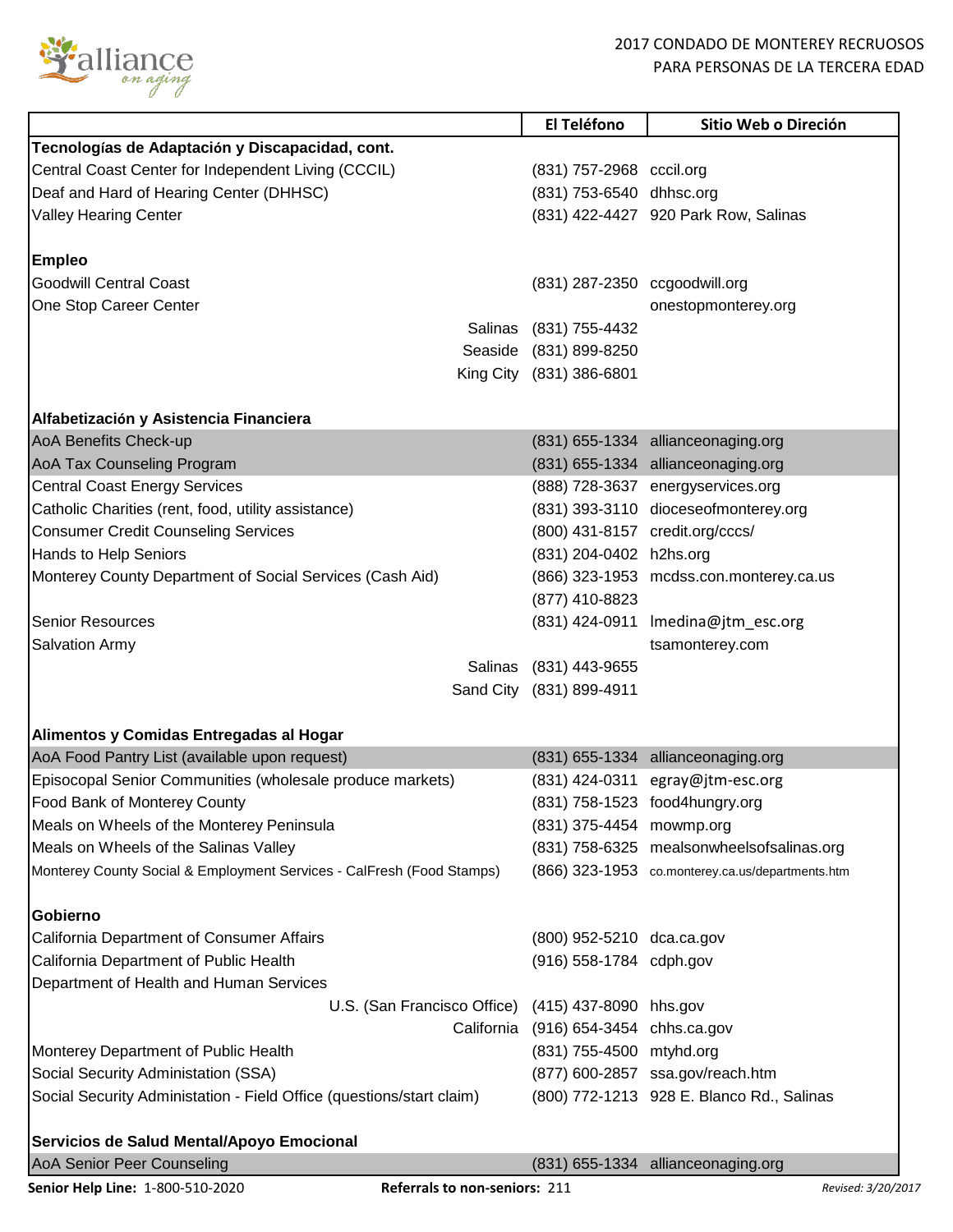

|                                                                  | El Teléfono                   | Sitio Web o Direción                                                     |
|------------------------------------------------------------------|-------------------------------|--------------------------------------------------------------------------|
| Servicios de Salud Mental/Apoyo Emocional, cont                  |                               |                                                                          |
| Interim, Inc.                                                    | (831) 649-4522 interiminc.org |                                                                          |
| Monterey County Behhavioral Health                               |                               | (831) 784-2150 951 Blanco Rd., Ste B, Salinas                            |
|                                                                  |                               |                                                                          |
| Salud<br>Alisal Health Center                                    |                               |                                                                          |
| <b>American Cancer Society</b>                                   | (831) 442-2992 cancer.org     | (831) 769-8800 559 E. Alisal, #201, Salinas                              |
| <b>Cancer Detection Program</b>                                  |                               | dhcs.ca.gov                                                              |
| Every Woman Counts- Breast Cancer Screening Info. (800) 511-2300 |                               |                                                                          |
| Prostate Cancer Screening Info. (800) 409-8252                   |                               |                                                                          |
| Clinica de Salud                                                 |                               | csvs.org                                                                 |
|                                                                  | Administration (831) 757-8689 |                                                                          |
|                                                                  | Dental (831) 444-9722         |                                                                          |
|                                                                  | Optometry (831) 757-1264      |                                                                          |
| Moblie Clinic (medical & dental) (831) 970-1972                  |                               |                                                                          |
| Monterey County Health Clinic at Marina                          |                               | (831) 384-1445 3155 De Forest Rd., Marina                                |
| Rota Care Monterey Peninsula (free medical clinic)               | (831) 659-8037                |                                                                          |
| Seaside Family Health Center                                     |                               | (831) 899-8100 1150 Fremont Blvd., Seaside                               |
|                                                                  |                               |                                                                          |
| <b>Hospitales</b>                                                |                               |                                                                          |
| Community Hospital of the Monterey Peninsula (CHOMP)             | (831) 624-5311 chomp.org      |                                                                          |
| Mee Memorial Hospital                                            |                               | (831) 385-6000 meememorial.com                                           |
| <b>Natividad Medical Center</b>                                  | (831) 755-4111 natividad.com  |                                                                          |
| Salinas Valley Memorial Healthcare System (SVMH)                 | (831) 757-4333 svmh.com       |                                                                          |
| Viviendas y Personas sin Hogar                                   |                               |                                                                          |
| <b>Coalition of Homeless Service Providers</b>                   |                               | (831) 883-3080 chspmontereycounty.org                                    |
| Community Housing Imporvement Systems & Planning Assoc (CHISPSA) |                               | (831) 757-6251 chispahousing.org                                         |
| Gathering for Women                                              |                               | (831) 241-6154 gatheringforwomen.org                                     |
| Good Samaritan Center/Salvation Army                             |                               | tsamonterey.com                                                          |
|                                                                  | Salinas (831) 443-9655        |                                                                          |
|                                                                  | Sand City (831) 899-4988      |                                                                          |
| Housing Authority of the County of Monterey                      |                               | (831) 775-5000 hamonterey.org                                            |
| <b>Housing Resource Center</b>                                   | (831) 424-9186 hrcmc.org      |                                                                          |
| MCHOME - Interim, Inc. (Homeless adults w/mental illness)        | (831) 649-4522 interiminc.org |                                                                          |
| Shelter Outreach Plus (24 Hour Family Helpline & Shelters)       |                               | (831) 384-3388 shelteroutreachplus.org                                   |
| Centros para Enfermos Terminales/Recursos para el Fin De Vida    |                               |                                                                          |
| <b>Heartland Hospice Services of Monterey</b>                    |                               |                                                                          |
| Hospice of the Central Coast                                     |                               | (831) 373-8442 heartlandhospice.com<br>(831) 649-7750 chomp.org/what-we- |
|                                                                  |                               |                                                                          |
| Visiting Nurse Association (VNA) Hospice Office                  | (831) 975-2341 ccvna.com      |                                                                          |
| Cuidado en el Hogar                                              |                               |                                                                          |
| Hands to Help Seniors                                            | (831) 204-0402                | h2hs.org                                                                 |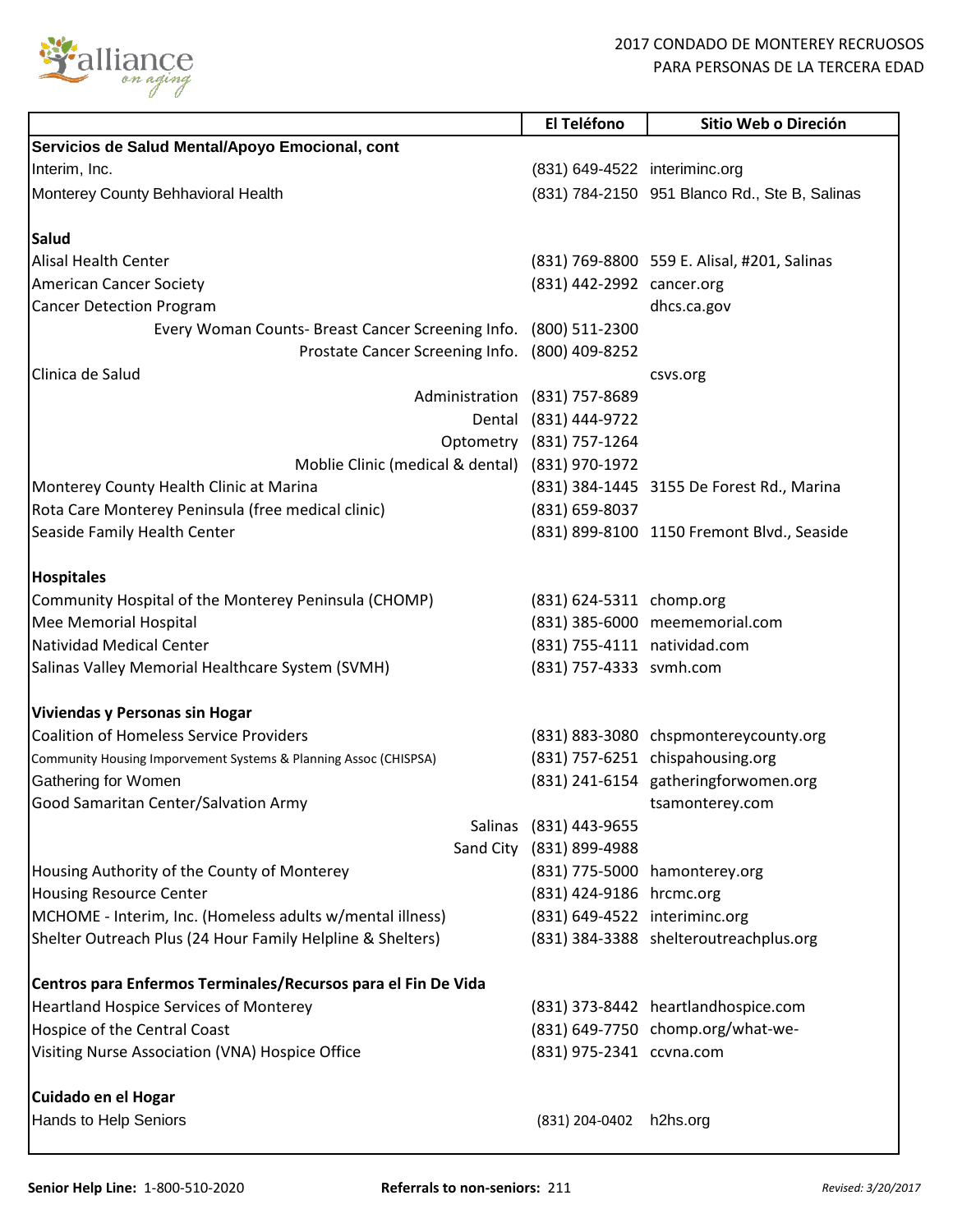

## 2017 CONDADO DE MONTEREY RECRUOSOS PARA PERSONAS DE LA TERCERA EDAD

|                                                                                                                                                                                                                                                                                                                                                                                                                                                                                                                                                                                                  | El Teléfono                                                                  | Sitio Web o Direción                                                                                                                                                                                                                                                                                                                                                                                                                                                                                                                                                             |
|--------------------------------------------------------------------------------------------------------------------------------------------------------------------------------------------------------------------------------------------------------------------------------------------------------------------------------------------------------------------------------------------------------------------------------------------------------------------------------------------------------------------------------------------------------------------------------------------------|------------------------------------------------------------------------------|----------------------------------------------------------------------------------------------------------------------------------------------------------------------------------------------------------------------------------------------------------------------------------------------------------------------------------------------------------------------------------------------------------------------------------------------------------------------------------------------------------------------------------------------------------------------------------|
| Cuidado en el Hogar, cont                                                                                                                                                                                                                                                                                                                                                                                                                                                                                                                                                                        |                                                                              |                                                                                                                                                                                                                                                                                                                                                                                                                                                                                                                                                                                  |
| In Home Supportive Services (IHSS)                                                                                                                                                                                                                                                                                                                                                                                                                                                                                                                                                               |                                                                              | mcdss.ca.monterey.ca.us/aging                                                                                                                                                                                                                                                                                                                                                                                                                                                                                                                                                    |
|                                                                                                                                                                                                                                                                                                                                                                                                                                                                                                                                                                                                  | Salinas (831) 755-4466                                                       |                                                                                                                                                                                                                                                                                                                                                                                                                                                                                                                                                                                  |
|                                                                                                                                                                                                                                                                                                                                                                                                                                                                                                                                                                                                  | Monterey (831) 883-7565                                                      |                                                                                                                                                                                                                                                                                                                                                                                                                                                                                                                                                                                  |
| Visiting Nurse Association (VNA)                                                                                                                                                                                                                                                                                                                                                                                                                                                                                                                                                                 | (831) 372-6668 ccvna.com                                                     |                                                                                                                                                                                                                                                                                                                                                                                                                                                                                                                                                                                  |
|                                                                                                                                                                                                                                                                                                                                                                                                                                                                                                                                                                                                  |                                                                              |                                                                                                                                                                                                                                                                                                                                                                                                                                                                                                                                                                                  |
| <b>Legales y Gubernamentales</b>                                                                                                                                                                                                                                                                                                                                                                                                                                                                                                                                                                 |                                                                              |                                                                                                                                                                                                                                                                                                                                                                                                                                                                                                                                                                                  |
| California Rural Legal Assistance                                                                                                                                                                                                                                                                                                                                                                                                                                                                                                                                                                |                                                                              | crla.org                                                                                                                                                                                                                                                                                                                                                                                                                                                                                                                                                                         |
|                                                                                                                                                                                                                                                                                                                                                                                                                                                                                                                                                                                                  | Salinas (831) 757-5221                                                       |                                                                                                                                                                                                                                                                                                                                                                                                                                                                                                                                                                                  |
|                                                                                                                                                                                                                                                                                                                                                                                                                                                                                                                                                                                                  | Monterey (831) 375-0505                                                      |                                                                                                                                                                                                                                                                                                                                                                                                                                                                                                                                                                                  |
| <b>Catholic Charities - Immigration Services</b>                                                                                                                                                                                                                                                                                                                                                                                                                                                                                                                                                 |                                                                              | (831) 422-0602 dioceseofmonterey.org/ministries                                                                                                                                                                                                                                                                                                                                                                                                                                                                                                                                  |
| Legal Services for Seniors (age 60+)                                                                                                                                                                                                                                                                                                                                                                                                                                                                                                                                                             |                                                                              | legalservicesforseniors.org                                                                                                                                                                                                                                                                                                                                                                                                                                                                                                                                                      |
|                                                                                                                                                                                                                                                                                                                                                                                                                                                                                                                                                                                                  | Salinas (831) 442-7700                                                       |                                                                                                                                                                                                                                                                                                                                                                                                                                                                                                                                                                                  |
|                                                                                                                                                                                                                                                                                                                                                                                                                                                                                                                                                                                                  | Seaside (831) 899-0492                                                       |                                                                                                                                                                                                                                                                                                                                                                                                                                                                                                                                                                                  |
| Monterey County District Attorney                                                                                                                                                                                                                                                                                                                                                                                                                                                                                                                                                                |                                                                              | (831) 755-5070 co.monterey.ca.us/da                                                                                                                                                                                                                                                                                                                                                                                                                                                                                                                                              |
| Mandell Gisnet Center for Conflict Management                                                                                                                                                                                                                                                                                                                                                                                                                                                                                                                                                    |                                                                              | (831) 582-5234 mandellgisnetcenter.org                                                                                                                                                                                                                                                                                                                                                                                                                                                                                                                                           |
| U.S. Citizenship and Immigration Services                                                                                                                                                                                                                                                                                                                                                                                                                                                                                                                                                        | (800) 375-5283 uscis.gov                                                     |                                                                                                                                                                                                                                                                                                                                                                                                                                                                                                                                                                                  |
|                                                                                                                                                                                                                                                                                                                                                                                                                                                                                                                                                                                                  |                                                                              |                                                                                                                                                                                                                                                                                                                                                                                                                                                                                                                                                                                  |
| Medicare/Medi-Cal                                                                                                                                                                                                                                                                                                                                                                                                                                                                                                                                                                                |                                                                              |                                                                                                                                                                                                                                                                                                                                                                                                                                                                                                                                                                                  |
| AoA HICAP Program - Medicare Counseling                                                                                                                                                                                                                                                                                                                                                                                                                                                                                                                                                          |                                                                              | (831) 655-1334 allianceonaging.org                                                                                                                                                                                                                                                                                                                                                                                                                                                                                                                                               |
| Central Coast Alliance for Health - Medi-Cal                                                                                                                                                                                                                                                                                                                                                                                                                                                                                                                                                     |                                                                              | (831) 755-6000 ccah-alliance.org                                                                                                                                                                                                                                                                                                                                                                                                                                                                                                                                                 |
|                                                                                                                                                                                                                                                                                                                                                                                                                                                                                                                                                                                                  |                                                                              | (800) 700-3874 950 E. Blanco St. Suite 101, Salinas                                                                                                                                                                                                                                                                                                                                                                                                                                                                                                                              |
| Monterey Cty Dept. of Social Services - Medi-Cal                                                                                                                                                                                                                                                                                                                                                                                                                                                                                                                                                 |                                                                              | (866) 323-1953 mcdss.co.monterey.ca.us                                                                                                                                                                                                                                                                                                                                                                                                                                                                                                                                           |
|                                                                                                                                                                                                                                                                                                                                                                                                                                                                                                                                                                                                  | (877) 410-8823                                                               |                                                                                                                                                                                                                                                                                                                                                                                                                                                                                                                                                                                  |
|                                                                                                                                                                                                                                                                                                                                                                                                                                                                                                                                                                                                  |                                                                              |                                                                                                                                                                                                                                                                                                                                                                                                                                                                                                                                                                                  |
| Centros de Convalencia/Instalaciones de Asistencia de Vida - Infomación y Apoyo                                                                                                                                                                                                                                                                                                                                                                                                                                                                                                                  |                                                                              |                                                                                                                                                                                                                                                                                                                                                                                                                                                                                                                                                                                  |
| AoA Ombusdman Program                                                                                                                                                                                                                                                                                                                                                                                                                                                                                                                                                                            |                                                                              | allianceonaging.org                                                                                                                                                                                                                                                                                                                                                                                                                                                                                                                                                              |
|                                                                                                                                                                                                                                                                                                                                                                                                                                                                                                                                                                                                  |                                                                              |                                                                                                                                                                                                                                                                                                                                                                                                                                                                                                                                                                                  |
|                                                                                                                                                                                                                                                                                                                                                                                                                                                                                                                                                                                                  |                                                                              |                                                                                                                                                                                                                                                                                                                                                                                                                                                                                                                                                                                  |
|                                                                                                                                                                                                                                                                                                                                                                                                                                                                                                                                                                                                  |                                                                              |                                                                                                                                                                                                                                                                                                                                                                                                                                                                                                                                                                                  |
|                                                                                                                                                                                                                                                                                                                                                                                                                                                                                                                                                                                                  |                                                                              |                                                                                                                                                                                                                                                                                                                                                                                                                                                                                                                                                                                  |
|                                                                                                                                                                                                                                                                                                                                                                                                                                                                                                                                                                                                  |                                                                              |                                                                                                                                                                                                                                                                                                                                                                                                                                                                                                                                                                                  |
|                                                                                                                                                                                                                                                                                                                                                                                                                                                                                                                                                                                                  |                                                                              |                                                                                                                                                                                                                                                                                                                                                                                                                                                                                                                                                                                  |
|                                                                                                                                                                                                                                                                                                                                                                                                                                                                                                                                                                                                  |                                                                              |                                                                                                                                                                                                                                                                                                                                                                                                                                                                                                                                                                                  |
|                                                                                                                                                                                                                                                                                                                                                                                                                                                                                                                                                                                                  |                                                                              |                                                                                                                                                                                                                                                                                                                                                                                                                                                                                                                                                                                  |
|                                                                                                                                                                                                                                                                                                                                                                                                                                                                                                                                                                                                  |                                                                              |                                                                                                                                                                                                                                                                                                                                                                                                                                                                                                                                                                                  |
|                                                                                                                                                                                                                                                                                                                                                                                                                                                                                                                                                                                                  |                                                                              |                                                                                                                                                                                                                                                                                                                                                                                                                                                                                                                                                                                  |
|                                                                                                                                                                                                                                                                                                                                                                                                                                                                                                                                                                                                  |                                                                              |                                                                                                                                                                                                                                                                                                                                                                                                                                                                                                                                                                                  |
|                                                                                                                                                                                                                                                                                                                                                                                                                                                                                                                                                                                                  |                                                                              |                                                                                                                                                                                                                                                                                                                                                                                                                                                                                                                                                                                  |
|                                                                                                                                                                                                                                                                                                                                                                                                                                                                                                                                                                                                  |                                                                              |                                                                                                                                                                                                                                                                                                                                                                                                                                                                                                                                                                                  |
|                                                                                                                                                                                                                                                                                                                                                                                                                                                                                                                                                                                                  |                                                                              |                                                                                                                                                                                                                                                                                                                                                                                                                                                                                                                                                                                  |
|                                                                                                                                                                                                                                                                                                                                                                                                                                                                                                                                                                                                  |                                                                              |                                                                                                                                                                                                                                                                                                                                                                                                                                                                                                                                                                                  |
|                                                                                                                                                                                                                                                                                                                                                                                                                                                                                                                                                                                                  |                                                                              |                                                                                                                                                                                                                                                                                                                                                                                                                                                                                                                                                                                  |
|                                                                                                                                                                                                                                                                                                                                                                                                                                                                                                                                                                                                  |                                                                              |                                                                                                                                                                                                                                                                                                                                                                                                                                                                                                                                                                                  |
|                                                                                                                                                                                                                                                                                                                                                                                                                                                                                                                                                                                                  |                                                                              |                                                                                                                                                                                                                                                                                                                                                                                                                                                                                                                                                                                  |
|                                                                                                                                                                                                                                                                                                                                                                                                                                                                                                                                                                                                  |                                                                              |                                                                                                                                                                                                                                                                                                                                                                                                                                                                                                                                                                                  |
| La Seguridad<br>Salinas Valley Memorial Healthcare Lifeline<br>Centro para Personas do la Tercera Edad Actividades y Almuerzo<br>AoA Senior Outreach Luncheon - First Tues. of every month<br>Active Seniors, Inc. (membership)<br>Carmel Foundation (membership required)<br>Episcopal Senior Communities (monthly senior luncheons)<br>Leo Meyer Senior Center<br>Los Ositos Community Center<br><b>Marina Community Center</b><br>Scholze Park Center (Monterey Senior Center)<br>Oldemeyer Center<br>Prunedale Senior Center<br>Salinas Firehouse Recreation Center<br>Salinas Senior Center | Monterey (831) 655-1334<br>Salinas (831) 758-4011<br>(831) 755-0788 svmh.com | (831) 758-4011 allianceonaging.org<br>(831) 424-5066 100 Harvest St., Salinas 93901<br>(831) 624-1588 carmelfoundation.org<br>(831) 424-0911 301 Corral di Tierra, Salinas<br>(831) 385-4562 415 Queen St., King City 93930<br>(831) 674-5100 1083 Elm Ave., Greenfield, 93927<br>(831) 384-6009 211 Hillcrest Ave., Marina 93933<br>(831) 646-3878 280 Dickman, Monterey 93940<br>(831) 899-6800 986 Hilby Ave., Seaside, CA 93955<br>(831) 663-5023 8300 Prunedale Rd. N., Prunedale<br>(831) 755-4288 1330 E. Alisal, Salinas 93905<br>(831) 757-6030 salinasseniorcenter.org |

**Senior Help Line:** 1-800-510-2020 **Referrals to non-seniors:** 211 *Revised: 3/20/2017 Revised: 3/20/2017*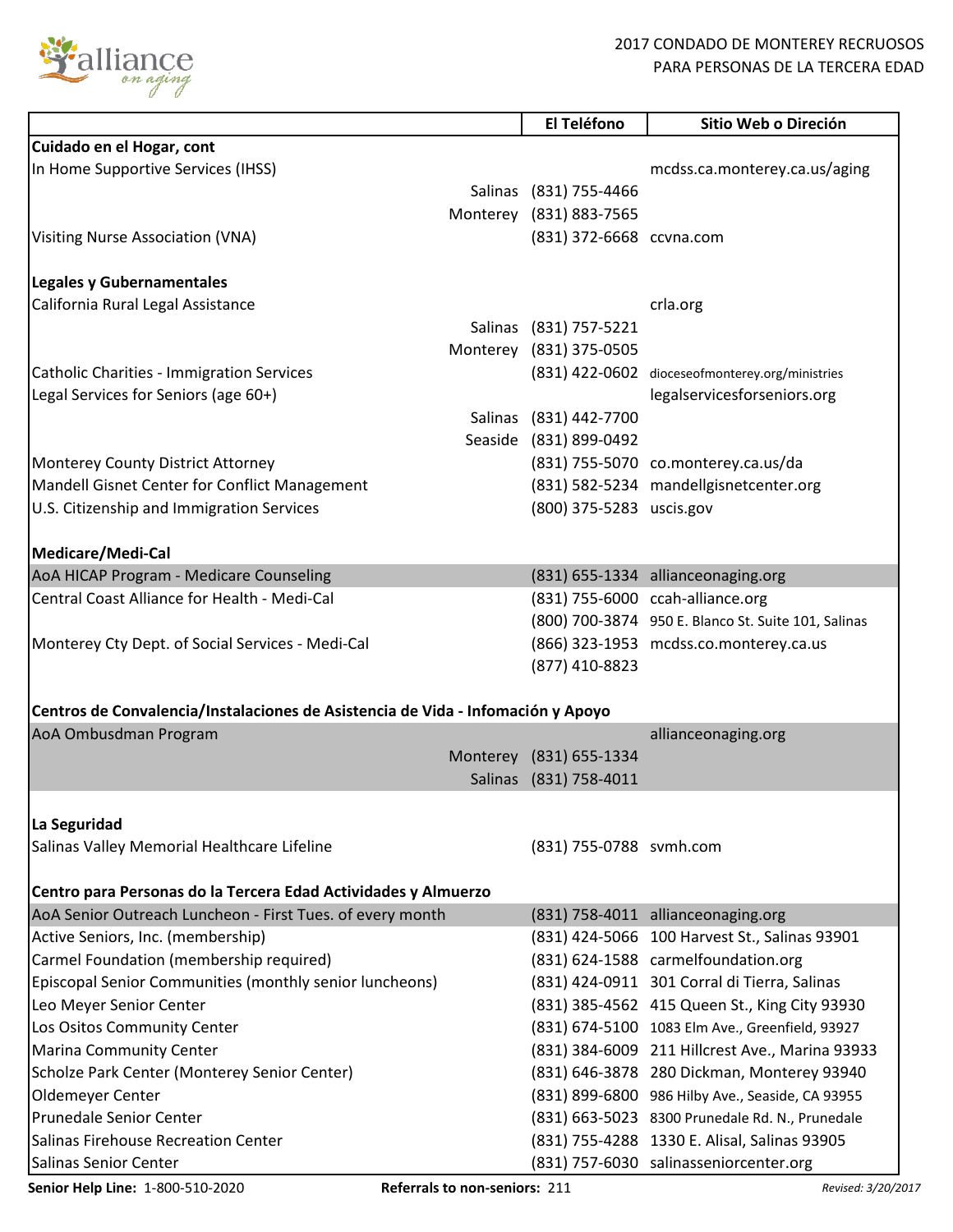

|                                                                             | El Teléfono                   | Sitio Web o Direción                                                         |
|-----------------------------------------------------------------------------|-------------------------------|------------------------------------------------------------------------------|
| Centro para Personas do la Tercera Edad Actividades y Almuerzo, cor         |                               |                                                                              |
| Sally Griffin Active Living Center                                          |                               | (831) 375-4454 700 Jewel Ave., Pacific Grove                                 |
| <b>Salvation Army</b>                                                       |                               | (831) 443-9655 2460 Main St., Salinas 93906                                  |
| La Casa Adult Day Health Center                                             |                               | (831) 222-6122 909 Blanco Cir., Salinas 93901                                |
| <b>Senior Center Without Walls</b>                                          |                               | (831) 443-9655 scww.jtm-esc.org                                              |
|                                                                             |                               |                                                                              |
| Servicios Sociales e Intervención de Crisis                                 |                               |                                                                              |
| <b>Catholic Charities</b>                                                   |                               | (831) 393-3110 dioceseof monterey.org                                        |
|                                                                             |                               |                                                                              |
| Dorothy's Place - Salinas                                                   |                               | (831) 757-3838 dorothysplace.org                                             |
| <b>Salvation Army</b>                                                       |                               | tsamonterey.com                                                              |
|                                                                             | Salinas (831) 443-9655        |                                                                              |
| Monterey Peninsula (831) 899-4911                                           |                               |                                                                              |
| Montrey Cty Dept. of Social Services (MCDSS)                                |                               | mcdses.ca.monterey.ca.us                                                     |
| Community Benefits (866) 323-1953                                           |                               |                                                                              |
| Calfresh (Food Stamps) (866) 323-1953                                       |                               |                                                                              |
|                                                                             | Salinas (866) 323-1953        |                                                                              |
|                                                                             | Seaside (866) 323-1953        |                                                                              |
|                                                                             | Cash Aid (866) 323-1953       |                                                                              |
|                                                                             |                               |                                                                              |
|                                                                             | Medi-Cal (877) 410-8823       |                                                                              |
|                                                                             |                               | Family & Children's Services (831) 755-4475 mcdss.co.monterey.ca.us/families |
| CalWORKS Employment Services (831) 755-4452 mcdss.co.monterey.ca.us/careers |                               |                                                                              |
| Aging & Adult Services                                                      |                               | mcdss.co.monterey.ca.us/aging                                                |
|                                                                             | Salinas (831) 755-4466        |                                                                              |
|                                                                             | King City (831) 385-7400      |                                                                              |
|                                                                             | Marina (831) 883-7565         |                                                                              |
| Fraud Prevention Hotline (831) 755-3224                                     |                               |                                                                              |
|                                                                             |                               |                                                                              |
| Trastorno por Uso de Sustancias                                             |                               |                                                                              |
| <b>Community Human Services</b>                                             |                               | (831) 658-3811 chservices.org/substance-abuse                                |
| Door to Hope                                                                |                               | (831) 758-0181 doortohope.org                                                |
| Interim, Inc. (Dual Recovery Services)                                      | (831) 649-4522 interiminc.org |                                                                              |
| <b>Sunset Street Centers</b>                                                |                               | (831) 753-5135 sunstreetcenters.org                                          |
|                                                                             |                               |                                                                              |
| <b>Transportación</b>                                                       |                               |                                                                              |
| Central Coast Cab                                                           |                               | (831) 626-3333 centralcoastcab.com                                           |
| Coastal Yellow Cab, Inc                                                     | (831) 333-0533 cyctaxi.com    |                                                                              |
|                                                                             |                               |                                                                              |
| <b>ITN Monterey County</b>                                                  |                               | itnmontereycounty.org                                                        |
|                                                                             | Monterey (831) 233-3447       |                                                                              |
|                                                                             | Salinas (831) 240-0850        |                                                                              |
| Kevin Allhouse (appt. for taxi vouchers/MSTRides)                           | (831) 241-9994                |                                                                              |
| Monterey Salinas Transit/Rides Program (MST)                                | (888) 678-2871 mst.org        |                                                                              |
| Serra Cab                                                                   |                               | (831) 216-2010 serrayellowcab.com                                            |
|                                                                             |                               |                                                                              |
| Utilidad Programa de Beneficios de la Engeria                               |                               |                                                                              |
| AoA Benefits Checkup Program                                                |                               | (831) 655-1334 allianceonaging.org                                           |